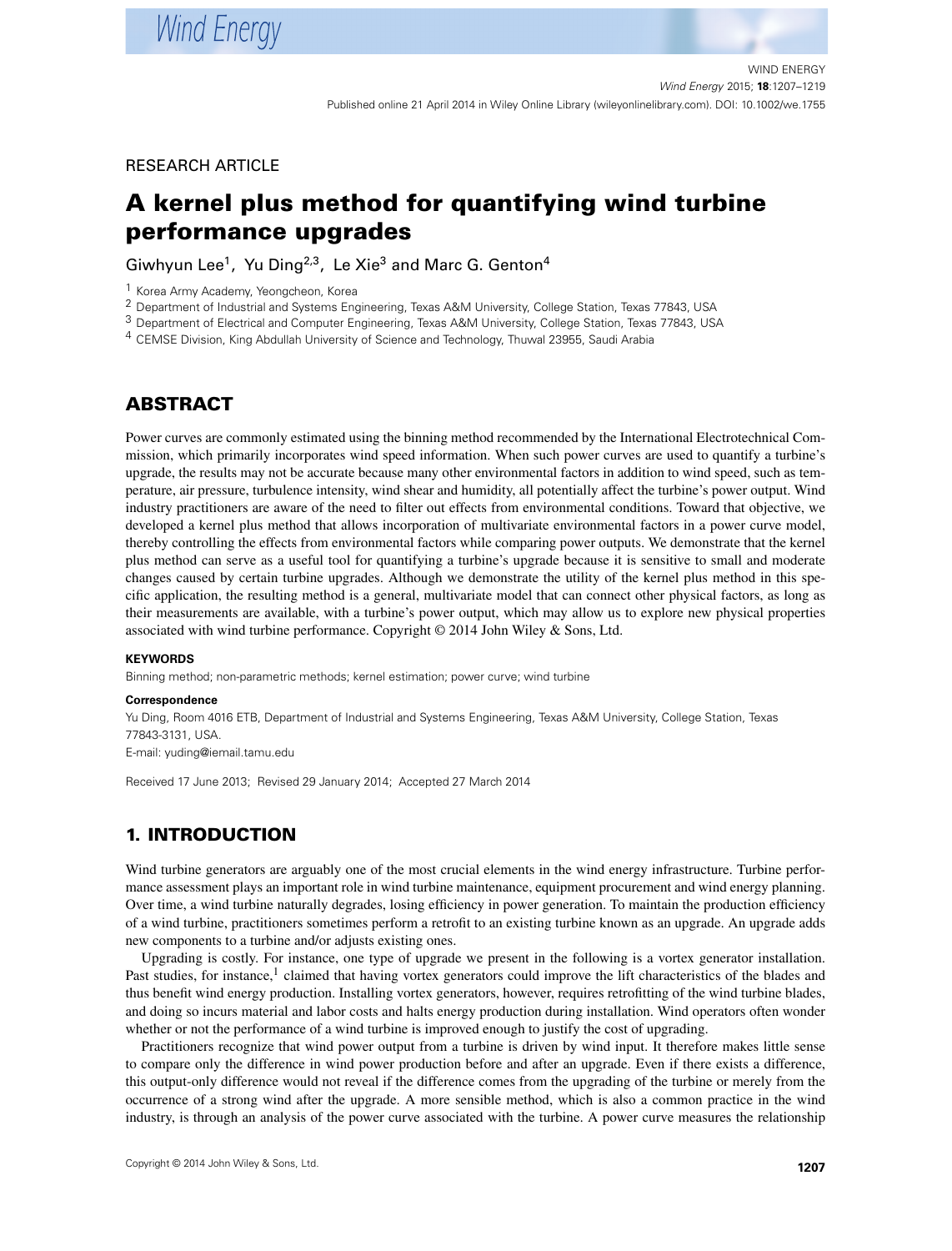

<span id="page-1-0"></span>**Figure 1.** An example of a power curve and the associated power production efficiency.

between the power output of a turbine and the wind speed, as illustrated in Figure [1.](#page-1-0) A change in the position and slope of a turbine's power curve, especially in the part between the cut-in wind speed and rated speed, indicates a change in energy production efficiency. In theory, it is possible to estimate the power curve associated with a turbine before and after an upgrade and compare the power curves to determine if the production efficiency has improved.

The current industrial practice of estimating power curves from measurements relies on the binning method as recommended by the International Electrotechnical Commission.<sup>2</sup> The basic idea of the binning method is to discretize the domain of wind speed into a finite number of bins using a bin width of, for example,  $0.5 \text{ m s}^{-1}$ . Then, the value to be used for representing the power output for a given bin is simply the sample average of all the data points falling within that specific bin. The details of the binning method and a number of other variants are reviewed in Section [2.](#page-1-1)

A shortcoming of the binning method is that it produces an average power curve for a turbine using only the wind speed. Besides the wind speed, however, many other environmental factors, such as temperature, air pressure, turbulence intensity, wind shear and humidity, all potentially affect the power output of a turbine. When there is a change in the power curve, it is still difficult to discern the source of the change. A power curve (or response) determined by a turbine's own aerodynamics, after the influence from the major environmental factors is controlled for, is needed. When the environmental factors are not controlled for, the power output data on a power curve plot scatter widely around the average curve, indicating a large amount of uncertainty.

On the other hand, the meteorological mast (MAST) on each wind farm includes a wide array of sensors that measure more than just wind speed. Other environmental variables measured may include wind direction, *D*, temperature, *T*, air pressure, *P*, and humidity, *H*. Based on wind speed measurements, it is also possible to calculate turbulence intensity, *I* (equal to the standard deviation (SD) of short-duration wind speeds divided by the average wind speed of the same duration) and wind shear, *S* (using wind speeds measured at different heights). Ongoing innovations are also introducing spatial measurement capabilities through LIght Detection And Ranging (LiDAR) or SOnic Detection And Ranging (SODAR) technologies that can potentially measure and represent the spatial structure of the wind field in front of a turbine. Our conjecture is that incorporating extra environmental variables (also known as the weather covariates) or spatial measurements in a power curve model gives us a tool for controlling for variations from the environmental variables, thereby reducing the uncertainty in subsequent analysis.

There are inherent difficulties to extend the binning method to incorporate the extra environmental variables; we provide more detailed arguments in the next section. To tackle these problems, we developed a non-parametric, multivariate method, called *kernel plus*, that can incorporate many environmental variables.

In the current application, we use environmental measurement data (as well as power output data) from a commercial wind farm as is. The set of data does not include LiDAR spatial measurements but it does include several meteorological measurements, such as temperature and air pressure. Using the proposed method, we conduct two case studies related to turbine upgrades, demonstrating the superiority of the kernel plus method in detecting small-to-moderate changes resulting from certain turbine upgrades. We also wish to point out that the utility of the proposed kernel plus method is broader than merely the application of turbine upgrade quantification; it can be used to facilitate the exploration for and understanding of how any newly measured physical factor affects a turbine's power production ability.

The remaining parts of this paper are discussed in the following order. Section [2](#page-1-1) reviews the methods and practices of turbine performance assessment. Section [3](#page-2-0) presents the details of the kernel plus method as well as a procedure for quantifying a turbine's upgrade. We present the case studies in Section [4](#page-6-0) and conclude the paper in Section [5.](#page-11-0)

## <span id="page-1-1"></span>**2. LITERATURE REVIEW**

For turbine performance assessment, a sensible approach is to use a power output to account for environmental effects. This can be achieved by using the *power residual*, denoted by *R*, which is the difference between the observed power output, *y*, and the power output estimated through a power curve model,  $\hat{y}$ , as in the following: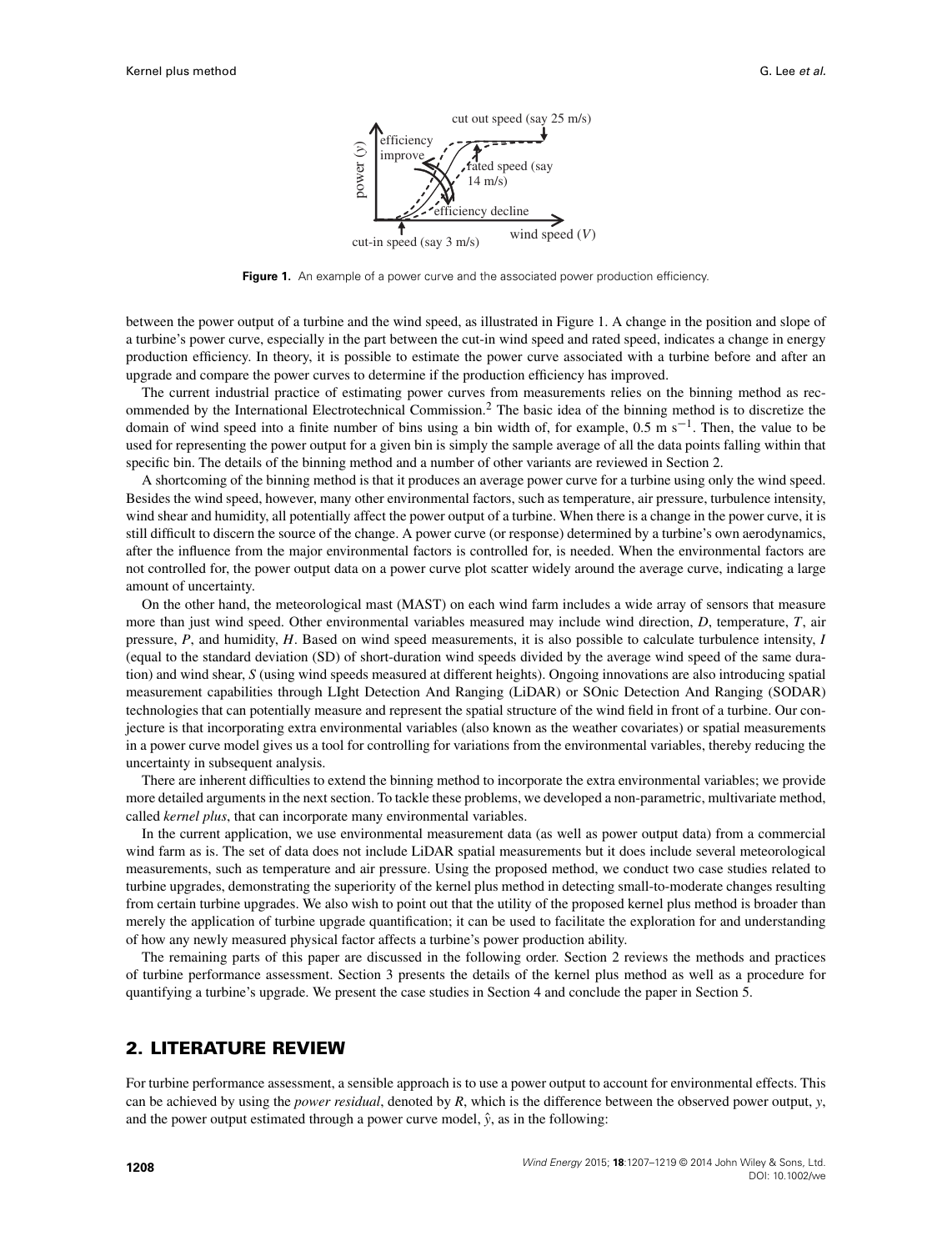$$
R = y - \hat{y}.\tag{1}
$$

Of course, whether or not the power residual captures an endogenous change to a turbine depends on how  $\hat{y}$  is obtained. Please note that the power curve model  $\hat{y}$  is represented by a functional surface across all environmental variables and can be used to study unmodified turbines as well as modified ones.

As we mentioned in Section 1, the most popular tool used by practitioners for estimating a power curve from measurements is the binning method, computed by

$$
\hat{y}_i = \frac{1}{n_i} \sum_{j=1}^{n_i} y_{i,j} \tag{2}
$$

where  $y_{i,j}$  is the power output of the  $j<sup>th</sup>$  data point in bin *i*, and  $n_i$  is the number of data points in bin *i*. In this plain version of the binning method, all environmental variables, other than the wind speed, are ignored.

The commonly used physical relationship in wind power generation<sup>3,4</sup> states that

<span id="page-2-1"></span>
$$
y = \frac{1}{2} \cdot C_p \cdot \rho \cdot \pi r^2 \cdot V^3 \tag{3}
$$

where *r* is the radius of the rotor,  $\rho$  is the air density and  $C_p$  is the so-called power coefficient. Motivated by this physical relation, practitioners recognize the need to include air density as a factor in calculating the power output and do so through a formula known as the air density correction.<sup>2</sup> If *V* is the raw wind speed, the air density correction adjusts the wind speed based on the measured air density,  $\rho$ , namely,

$$
V' = V \left(\frac{\rho}{\rho_0}\right)^{\frac{1}{3}} \tag{4}
$$

where  $\rho_0$  is the dry air density at the sea level (= 1.225 kg m<sup>-3</sup>) per international atmosphere standard. The binning method with the air density correction uses this corrected wind speed,  $V'$ , and the power output,  $y$ , to establish a power curve. In the subsequent analysis, as well as in Section [4,](#page-6-0) by 'binning method', we mean this air density corrected version unless otherwise noted.

Other existing methods of fitting a power curve are similar to the binning method in the sense that wind speed is used as the sole explanatory variable, although the specific techniques used for curve fitting are quite different.<sup>5–9</sup> Wan *et al.*<sup>10</sup> considered more than just wind speed; they binned both wind speed and direction and used a neural network model using both wind speed and air density as inputs. In the end, Wan *et al.*<sup>10</sup> concluded that the binning method with air density correction produced the best power curve-fitting outcome among all the alternatives they investigated.

Despite the availability of other environmental measurements and their potential impact on power curve estimation, most current methods still make use of wind speed only. The power residuals calculated by the current methods reveal a non-random pattern and high variance in the residuals; such residual characteristics hinder us from detecting small-to-moderate changes in turbine performance. The need to develop power curve methods with multivariate dependencies has been noted.11 However, doing so through an extension of the binning method is not easy. The binning method has its own merit, not only that it is a simple procedure and very easy to understand but also a non-parametric method that relies on few assumptions. It is therefore robust. Its major limitation lies in its rigid compartmentalization of data and its separate use of data for each individual bin rather than borrowing strength from other bins. A binning method is effective when used on single dimensional data but runs into the 'curse of dimensionality' and loses its effectiveness when used for handling multivariate data.

To see this, consider the following. Suppose that we have a whole year worth of data arranged in increments of 10 min, translating to 52,560 data points, and we now try to bin the data against, say, five input variables, and each of them uses 20 bins. Then, we end up with more than three million bins. On average, every 60 bins share one data point, meaning that we are going to see a lot of empty bins with no data at all. Such data scarcity will cause inaccuracy or higher uncertainty in subsequent data analysis and statistical estimation. Researchers may argue that we can use fewer bins. But reducing the number of bins does not fundamentally reduce the curse of dimensionality. Moreover, with fewer bins, the binning method loses the resolution that is needed for producing a sufficiently smooth curve. The choice of bin width is by itself a problem often under debate among both academic researchers and practitioners.

## <span id="page-2-0"></span>**3. METHODOLOGY**

We present our proposed methodology in this section. We first present some background information on the conventional kernel regression method in Section [3.1](#page-3-0) and explain why the existing kernel method does not address the challenges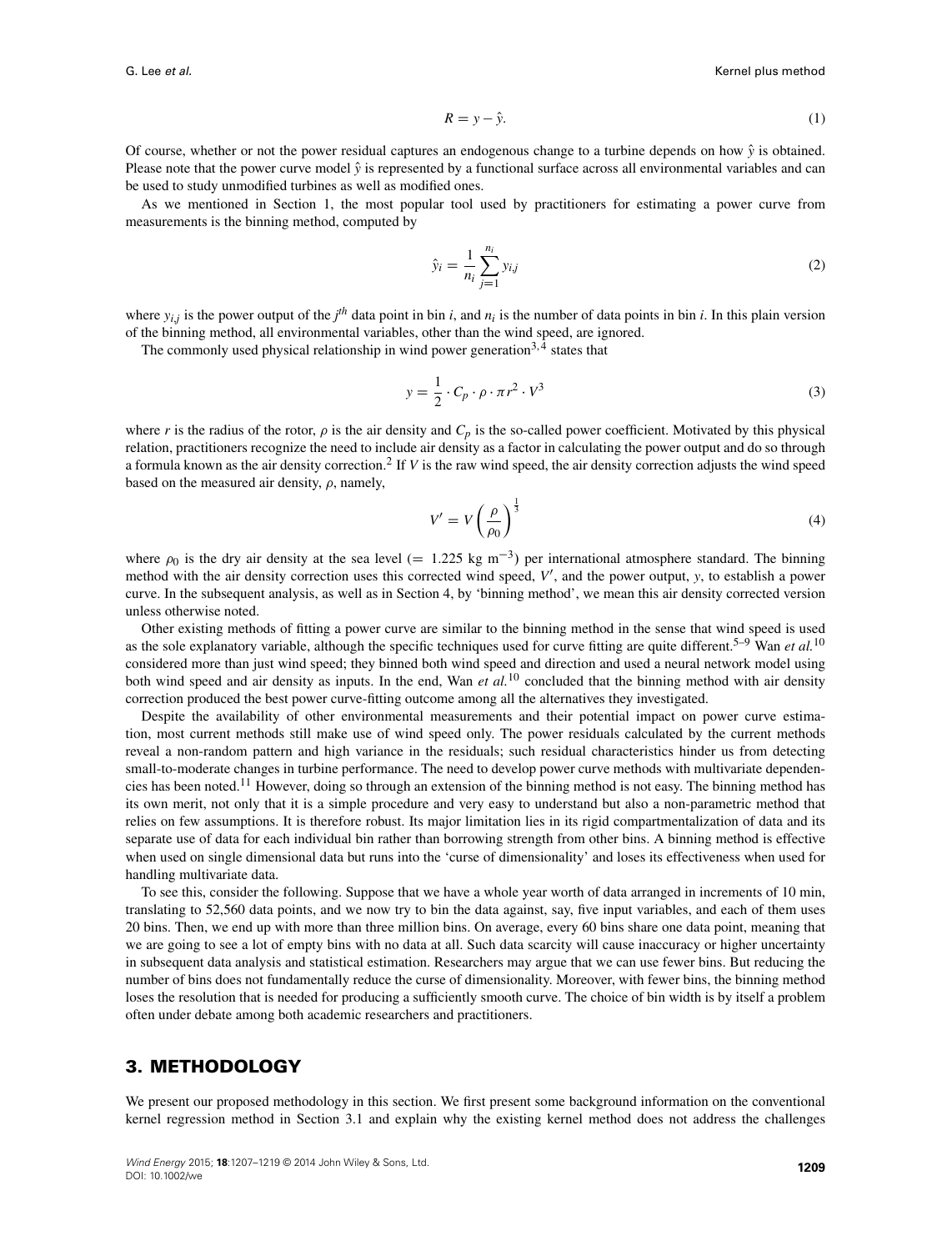

<span id="page-3-1"></span>**Figure 2.** The kernel function in a kernel regression.

identified earlier. Then, we present our new method, followed by a summary procedure to show how the method can be used for the purpose of assessing changes in turbine performance after an upgrade.

#### <span id="page-3-0"></span>**3.1. The conventional kernel method**

Consider the task of regression using a dataset,  $\{x_i, y_i\}_{i=1}^N$ , where  $x_i$  is the covariate (or explanatory variable) and *N* is the data amount. For a power curve as shown in Figure [1,](#page-1-0) *x* is the wind speed, *V*. Kernel regression is a non-parametric, localized regression method.<sup>12</sup> The basic idea is to make an estimation,  $\hat{y}$ , at *x*, using observation pairs,  $(x_i, y_i)$ , close to *x*. This localization is achieved by associating a weighting function with each data point  $x_i$ . This weighting function is a smoothly decaying function, symmetric with respect to  $x_i$  and also integrable to 1, such that the magnitude of  $\hat{y}$  is consistent with that of the original data, *y*. When all the conditions on the weighting function are satisfied, it is called a kernel function and is represented by  $K_\lambda(x, x_i)$ , where  $\lambda$  is known as the bandwidth of the function, indicating how fast the function decays from its peak toward zero and hence controlling the smoothness of the regression function. One of the popular kernel functions is the Gaussian kernel function, taking the form

$$
K_{\lambda}(x, x_i) = \frac{1}{\sqrt{2\pi\lambda^2}} \exp\left(-\frac{||x - x_i||^2}{2\lambda^2}\right).
$$
 (5)

Figure [2\(](#page-3-1)a) presents a Gaussian kernel function. Using this kernel function, a kernel regression estimator,<sup>13, 14</sup> also known as the Nadaraya–Watson estimator, can be expressed as

<span id="page-3-2"></span>
$$
\hat{y}(x) = \sum_{i=1}^{N} w_i(x) \cdot y_i, \text{ where } w_i(x) = \frac{K_{\lambda}(x, x_i)}{\sum_{i=1}^{N} K_{\lambda}(x, x_i)}.
$$
\n(6)

In essence, a kernel regression method is a weighted average of all the data points with the weighting coefficient,  $w_i(x)$ , associated with the data point,  $x_i$ . The weighting coefficient,  $w_i(x)$ , decays toward zero, as the distance increases between  $x_i$  and  $x_j$ , the location where the estimation is made. Even though the Gaussian kernel in the theory gives every data point a positive weight, the weight is practically zero when  $x_i$  is sufficiently farther, say 3  $\lambda$  away from *x*. For this reason, a kernel regression is considered a localized regression method.

Compared with the simple one-dimensional kernel regression, the binning method bears a certain similarity. The binning method can even be considered as a special kernel method but it uses a step function as the weighting function, giving a constant weight to any location, x, within the step function window of data point,  $x_i$ ; see Figure [2\(](#page-3-1)b). The binning method is not really a kernel method for another important reason: in the kernel regression, the estimation location, *x*, moves continuously along the abscissa axis, producing a continuous, smooth curve, whereas the corresponding *x* in the binning method jumps from one bin to the next one, so that the resulting power curve from the binning method, if magnified enough, is discretized. However, the difference between the two methods is not great, as long as the covariate remains a single variable like the wind speed. With a one-dimensional covariate, changing the binning method to a kernel regression produces just a slightly different power curve, assuming that a fine enough resolution has been used to bin the wind speed.

Kernel regression can be extended to multivariate cases. Suppose that multiple covariates are represented by the vector **x** of dimension *q*, namely,  $\mathbf{x} = (x_1, x_2, \dots, x_q)$ . A multivariate kernel regression still bears the form as in Equation [\(6\)](#page-3-2), but the kernel function used therein should be a multivariate kernel function and is often composed of a product kernel that is a multiplication of univariate kernel functions, such as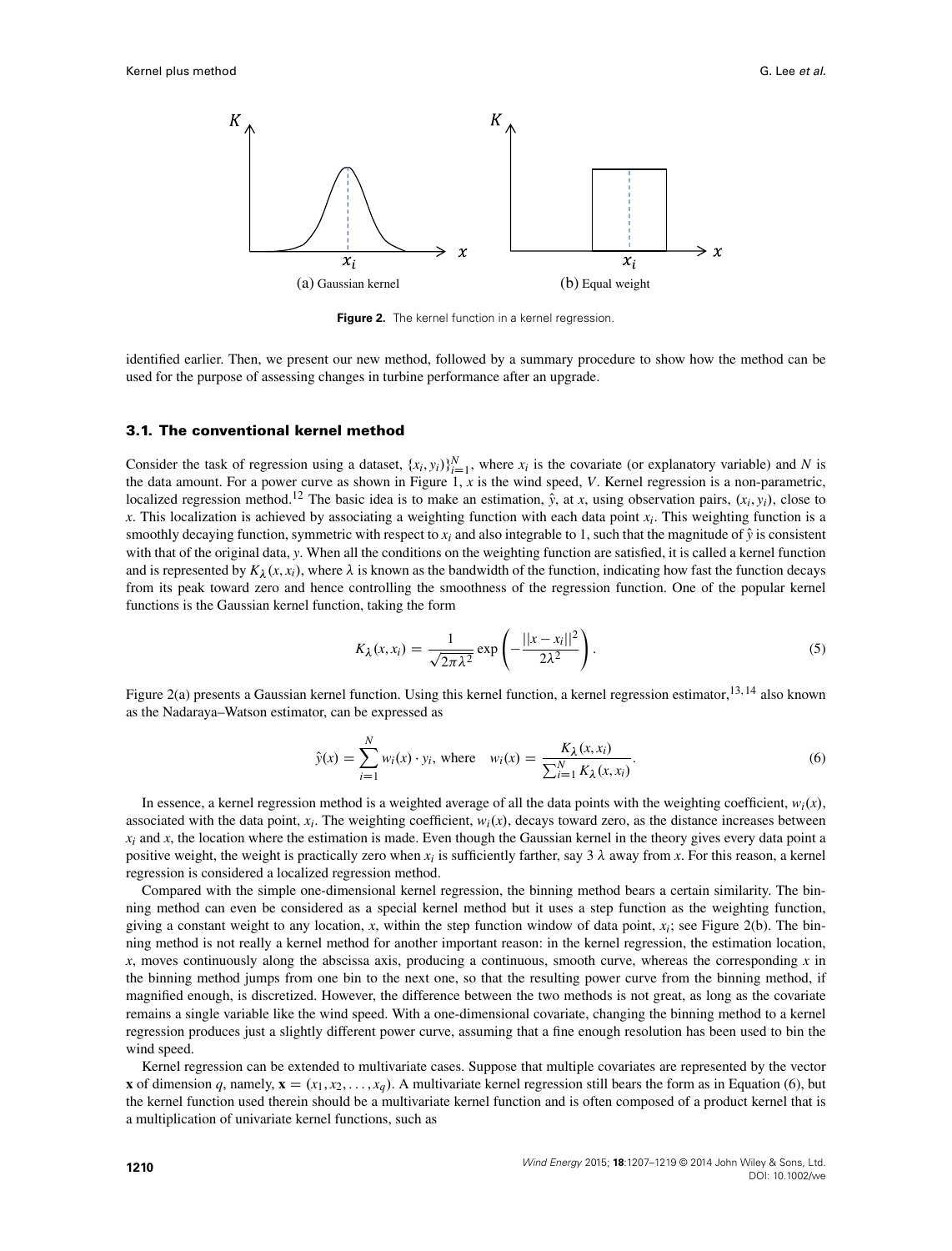$$
K_{\lambda}(\mathbf{x}, \mathbf{x}_i) = K_{\lambda_1}(x_1, x_{i,1}) \cdot K_{\lambda_2}(x_2, x_{i,2}) \cdots K_{\lambda_q}(x_q, x_{i,q}) \tag{7}
$$

where  $\lambda = (\lambda_1, \dots, \lambda_q)$  is the set of bandwidths associated with each covariate, and  $x_{i,j}$  is the *j*th element of  $\mathbf{x}_i$ . The multivariate kernel regression suffers from the curse of dimensionality as well—when  $q$  is large, the estimation quality deteriorates because the data become sparse in a high-dimensional space.

#### **3.2. The kernel plus method**

We propose a kernel regression procedure, taking advantage of the sound statistical properties of conventional kernel methods while addressing their shortcomings. There are two primary shortcomings we address in this section: (i) the curse of dimensionality issue as mentioned earlier and (ii) the bias associated with a Nadaraya–Watson kernel estimator when it is used in a new dataset. We call the resulting method the *kernel plus* method. To address the curse of dimensionality issue, kernel plus chooses a hybrid structure that includes multiplicative kernel functions in an additive model. A pure additive model is scalable and can easily include many explanatory variables or covariates without running into the dimensionality problem. The downside is that such a model fails to capture the interaction among the covariates. This is a crucial drawback for additive models, as the physical law in Equation [\(3\)](#page-2-1) governing wind energy generation tells us that the important covariates, such as wind speed and air density, interact in a nonlinear fashion when both are connected with the power output. We have in fact attempted pure additive models, and they are not effective as expected.

On the other hand, a pure multiplicative model, while capable of capturing the complicated nonlinear relationship among covariates, becomes less practical when its product kernel has more than three elements. A natural compromise is to use a multiplicative–additive hybrid: the multiplicative kernel has only three element kernels to capture the important covariate interaction, and the additive model structure ensures the scalability of the resulting model. Observing again the governing physics in Equation [\(3\)](#page-2-1), we believe that wind speed, *V*, and wind direction, *D*, are the two most important covariates and should be included in all the multiplicative kernels. The third element in a trivariate multiplicative kernel is another weather-relevant covariate. The final kernel plus model includes  $q-2$  trivariate multiplicative kernels, each of which takes a different covariate as its third element.

We designate the first two elements of **x** always as  $x_1 = V$  and  $x_2 = D$  and introduce a new symbol,  $x^j$ , such that  $\mathbf{x}^j := (x_1, x_2, x_j), j = 3, \ldots, q$ . With this notation, our hybrid kernel estimator takes the form of

$$
\hat{\mathbf{y}}^{HK}(\mathbf{x}) = \frac{1}{(q-2)} \left[ \hat{\mathbf{y}}(\mathbf{x}^3) + \dots + \hat{\mathbf{y}}(\mathbf{x}^q) \right]
$$
\n(8)

where  $\hat{y}(\mathbf{x}^j)$  is the Nadaraya–Watson kernel estimator in Equation [\(6\)](#page-3-2) with its kernel function, a multiplication of three univariate kernel functions,  $K_{\lambda_1}(x_1, x_{i,1}), K_{\lambda_2}(x_2, x_{i,2})$  and  $K_{\lambda_j}(x_j, x_{i,j}), j = 3, \ldots, q$ . When additional covariates become available, we plan to add extra additive terms, each of which has the same structure as the current terms, namely, a trivariate multiplicative kernel having inputs of *V*, *D* and a new covariate. To address the bias issue of the Nadaraya–Watson kernel estimator, we propose a self-calibration procedure. The existence of bias based on finite samples is a common problem in statistical prediction; see Figure 7.2 of Hastie *et al.*<sup>12</sup> for a full illustration of biases and variances involved in statistical prediction.

Before we present the procedure, we define a few terms. Our method is a data-driven method, and it involves three datasets to quantify a wind turbine upgrade: a training dataset of historical observations of  $(\mathbf{x}, y)$  pairs and two test datasets before and after an upgrade; see Figure [3.](#page-5-0) The training dataset is referred to as 'Data0' and is used to fit a power curve model. This model is the mathematical surrogate of a physical turbine, and it is supposed to represent the 'old turbine' before upgrade. Data0 should be collected from a reasonable duration of a turbine's operation, for instance, 1 year, such that the seasonal weather effects are represented in the data. The two test sets, referred to as 'Data1' and 'Data2', respectively, are collected for the same length of duration before and after the upgrade. They are used to detect and quantify the upgrade. Their corresponding data duration can be much shorter than that of Data0; a few weeks to a few months may be sufficient.

The self-calibration procedure is done primarily by using subsets of the training data in Data0. To select a calibration set of data that has similar weather conditions to those in Data1 and Data2, we define a distance measure, which is in spirit similar to the Mahalanobis distance,<sup>15</sup> i.e., a weighted distance between two multidimensional points based on the corresponding covariance matrix. Our defined distance measure is indeed a weighted distance, but instead of using the covariance matrix, we employ a diagonal matrix whose diagonal elements are from the bandwidth vector  $\lambda$ . Specifically, we denote this diagonal matrix as  $\Lambda$ , so that  $\Lambda_{i,i} = \lambda_i$  and  $\Lambda_{i,j} = 0 \quad \forall i \neq j$ . The resulting distance measure between a training data point,  $\mathbf{x}_i \in \text{Data0}$ , and a testing data point,  $\mathbf{x}_i$ , in either Data1 or Data2 is

$$
D(\mathbf{x}_i, \mathbf{x}_j) = \sqrt{(\mathbf{x}_i - \mathbf{x}_j)^T \Lambda^{-1} (\mathbf{x}_i - \mathbf{x}_j)}.
$$
\n(9)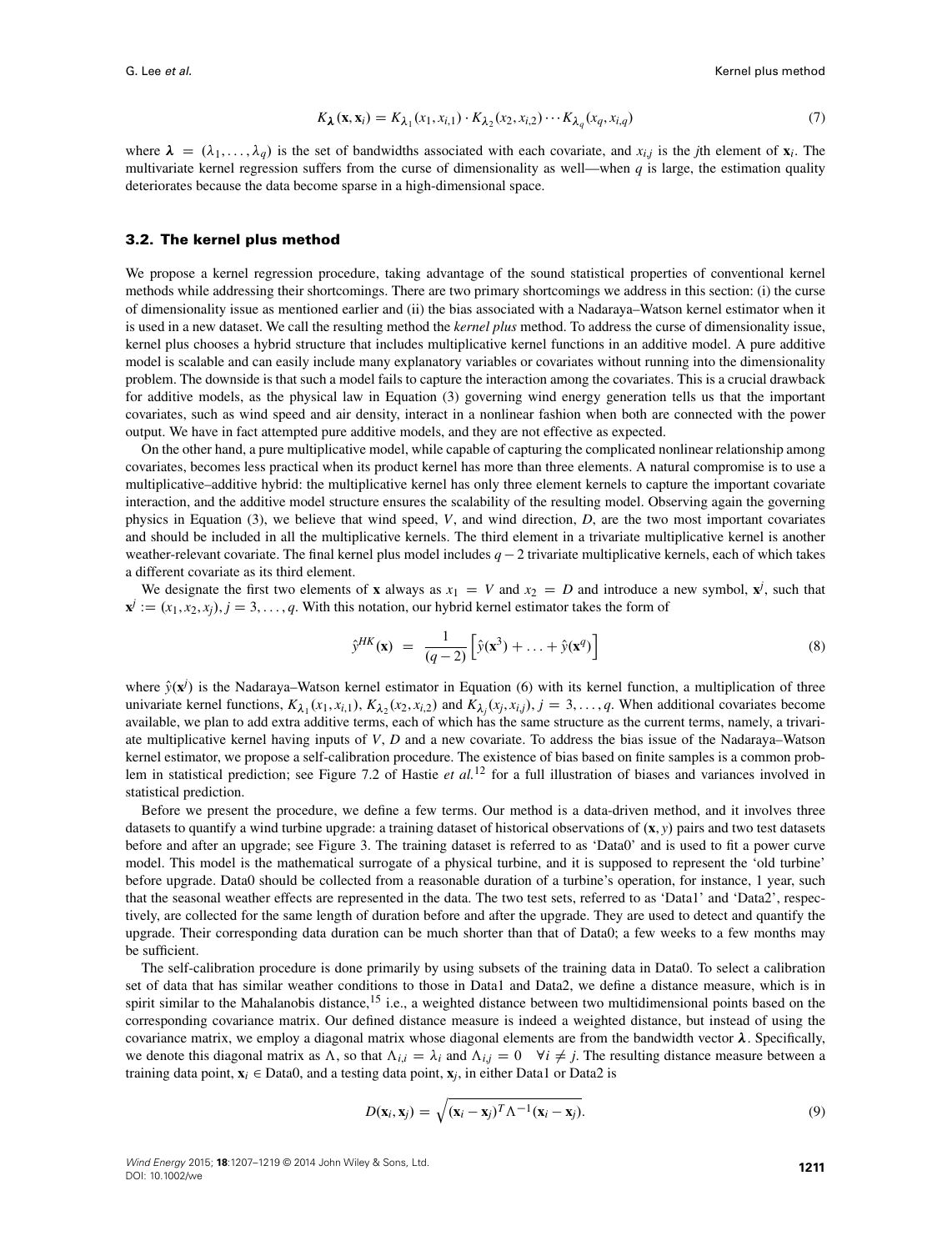

<span id="page-5-0"></span>**Figure 3.** Data set partitions used in quantifying an upgrade.

The reason we choose this distance measure to define the similarity between two **x**'s is as follows. A simple Euclidean distance does not reflect the similarity between the **x**'s well because different elements in **x** have different physical units, leading to different value ranges. To define a sensible similarity measure, a key issue is to weigh different elements in **x** consistently with their relative importance pertinent to the power output. The original Mahalanobis distance does not serve this purpose because the squared distance associated with an input variable is weighted by the inverse of its variance. In a power curve model, wind speed is arguably the most important variable, yet it has a large variance. Because of this large variance, using the Mahalanobis distance will in fact diminish the importance of wind speed relative to other variables that have a smaller variance. Our choice of using the kernel bandwidth parameters as the weighting coefficients in  $\Lambda$  is consistent with our goal of weighting each element according to its relative importance, because the bandwidth parameters are selected based on how sensitive the power output is to a unit change in the corresponding input variable. If an input variable has a small bandwidth, it means that the power output could produce an appreciable difference with a small change in the corresponding input, suggesting that this variable is relatively important. On the other hand, a large bandwidth indicates a less important input variable.

For any testing data point  $\mathbf{x}_j$ , we can choose a calibration point  $\mathbf{x}_i^{\text{cal}}$  from Data0, which has the minimum  $D(\mathbf{x}_i^{\text{cal}}, \mathbf{x}_j)$ distance with the testing data point. Then, we employ the self calibration procedure as follows:

- 1. For  $\mathbf{x}_i^{\text{cal}} \in \text{Data0, compute } \hat{y}^{HK} (\mathbf{x}_i^{\text{cal}})$
- 2. Compute the calibration value  $R_j^{\text{cal}} = y(\mathbf{x}_i^{\text{cal}}) \hat{y}^{HK}(\mathbf{x}_i^{\text{cal}})$
- 3. For any testing data point **x**<sub>*j*</sub>, the final power estimate from the kernel plus method is  $\hat{y}^{KP}(\mathbf{x}_j) = \hat{y}^{HK}(\mathbf{x}_j) + R_j^{\text{cal}}$ .

#### <span id="page-5-1"></span>**3.3. Procedure for quantifying an upgrade**

Figure [4](#page-6-1) outlines the procedure for detecting and quantifying an upgrade using the kernel plus method and the three sets of data as described in the previous subsection.

To start, we establish a power curve model using the kernel plus method. This step includes the use of both the hybrid kernel and the self-calibration. Then, this power curve model, representing the 'old' turbine, is used to make a prediction/estimation of power output under a new weather profile **x** in either Data1 or Data2, and the result is denoted as  $\hat{y}(\mathbf{x}^{(1)})$ and  $\hat{y}(\mathbf{x}^{(2)})$ , respectively. Consequently, the corresponding power residuals can be computed. Had a turbine undergone an upgrade, we would expect the residuals before and after the upgrade to be different. To detect a potential difference in the residuals, it is necessary to invoke a statistical test because the power output data are noisy; specifically, a Student's *t*-test<sup>16</sup> is used. Suppose that  $N_1$  and  $N_2$  are the number of data points in Data1 and Data2, respectively. The statistical test procedure is as follows:

- Compute the residuals before and after an upgrade, i.e., for Data1,  $R(\mathbf{x}^{(1)}) := y(\mathbf{x}^{(1)}) \hat{y}(\mathbf{x}^{(1)})$ , and for Data2,  $R(\mathbf{x}^{(2)}) := y(\mathbf{x}^{(2)}) - \hat{y}(\mathbf{x}^{(2)})$ ;
- Compute the two sample means and the corresponding SDs by using the following formula:

$$
\bar{R}_k = \frac{\sum_{j=1}^{N_k} R(\mathbf{x}_j^{(k)})}{N_k} \text{ and } S_k = \sqrt{\frac{\sum_{j=1}^{N_k} \left( R\left(\mathbf{x}_j^{(k)}\right) - \bar{R}_k \right)^2}{N_k - 1}} \quad \text{for} \quad k = 1, 2
$$

where  $N_1$  and  $N_2$  are the number of observations in Data1 and Data2, respectively.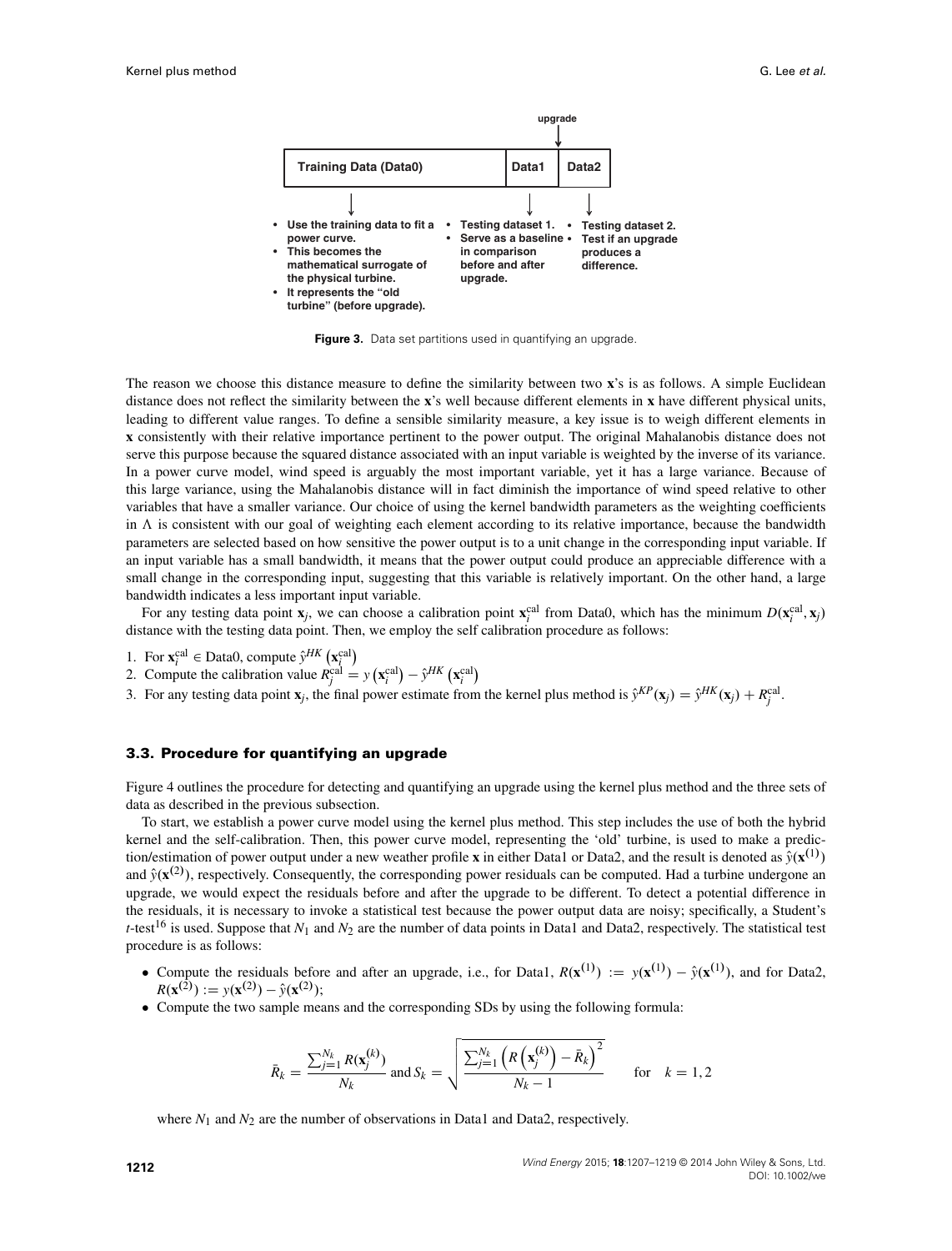

<span id="page-6-1"></span>**Figure 4.** The procedure of quantifying a turbine upgrade using the kernel plus method.

• Then, the pooled estimate of SD  $\sigma_R$  is calculated as

$$
\sigma_R = \sqrt{\frac{(N_1 - 1)S_1^2 + (N_2 - 1)S_2^2}{N_1 + N_2 - 2}}.
$$

• The *t* statistic is calculated as

$$
t = \frac{\bar{R}_2 - \bar{R}_1}{\sigma_R \cdot \sqrt{\frac{1}{N_1} + \frac{1}{N_2}}}.
$$

 Finally, we calculate the *p*-value of the *t* statistic. A *p*-value is a probability, taking values between 0 and 1. The smaller the *p*-value, the more significant the difference.

The aforementioned procedure is devised to confirm any detectable difference resulting from an upgrade. The output is binary, either the upgrade produces a statistically significant difference in a turbine's performance or it does not.

Another practical question is that if the aforementioned *t*-test does indicate a significant difference, how much a difference in terms of power generation does the upgrade produce? To answer this question, we define a quantifier as follows:

$$
\text{DIFF}(\mathbf{x}) = \frac{\sum_{\mathbf{x} \in \mathcal{D}_{\text{test}}} (y(\mathbf{x}) - \hat{y}(\mathbf{x}))}{\sum_{\mathbf{x} \in \mathcal{D}_{\text{test}}} y(\mathbf{x})} \times 100\%
$$
(10)

where  $D_{test}$  is a test dataset and can be either Data1 or Data2, so that **x** can be either **x**<sup>(1)</sup> or **x**<sup>(2)</sup> accordingly. Similar to the residual analysis described earlier, comparing DIFF $(\mathbf{x}^{(2)})$  with DIFF $(\mathbf{x}^{(1)})$  quantifies the benefit of the upgrade. Note further that DIFF = DIFF $(x^{(2)})$  - DIFF $(x^{(1)})$  provides the difference in power generation between the old turbine and the new turbine when the effects of the weather profile are controlled for. Obviously, the bigger the DIFF, the more wind energy an upgraded turbine produces under the same weather profile.

# <span id="page-6-0"></span>**4. CASE STUDY**

### **4.1. Background and datasets**

We study two types of upgrades in this section: one is a vortex generator installation and the other is an artificial pitch angle adjustment. In the literature, both upgrades were believed to provide benefit in improving wind energy production.<sup>1,17</sup> We have wind farm operational data from a turbine that underwent vortex generator installation. The reason we include the artificial pitch angle case is to facilitate the understanding of a method's sensitivity to a known perturbation. What we do in this artificial case is to take another turbine from the same wind farm and its current operational data and synthesize the after-upgrade data according to the understood characteristic of pitch angle adjustment.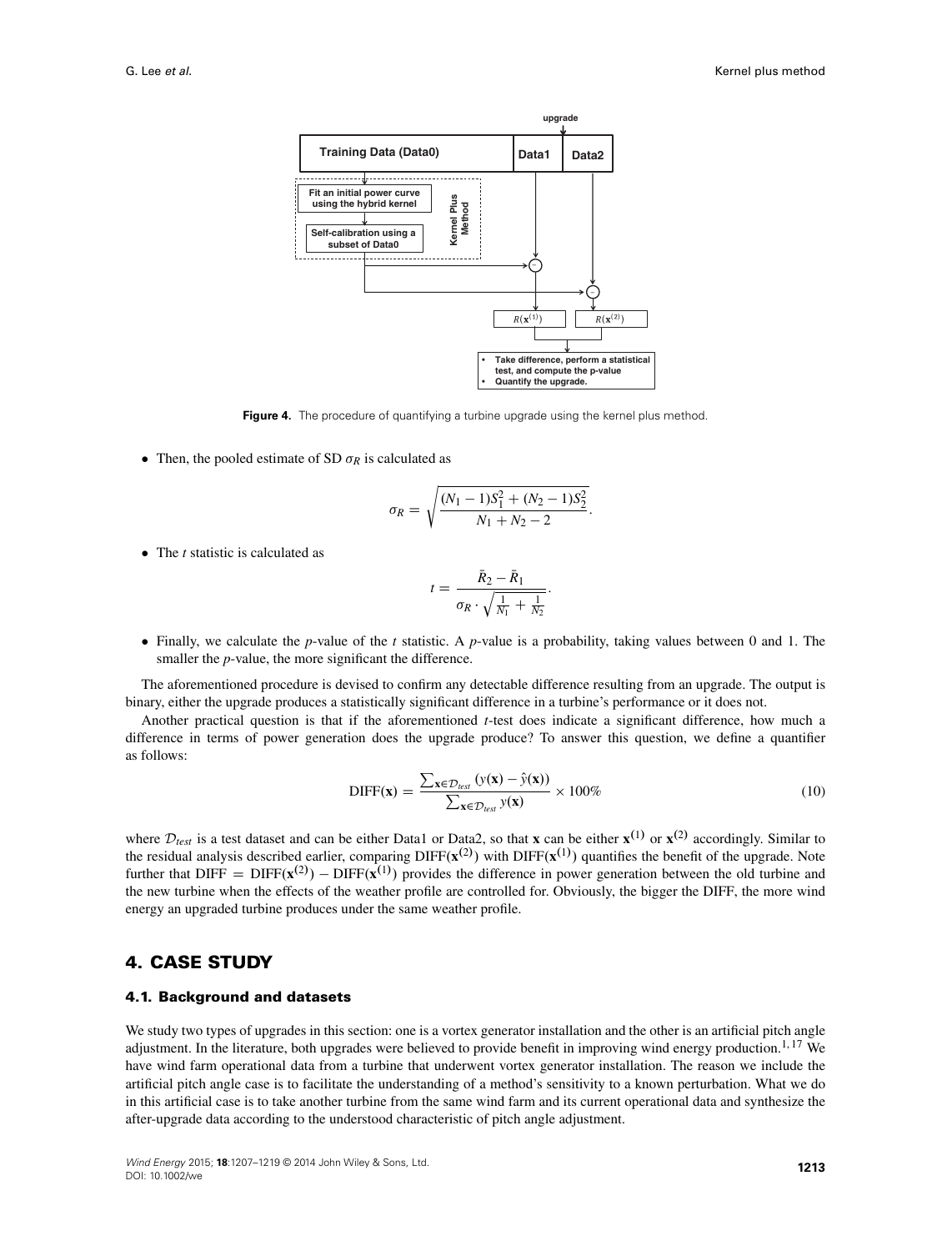

<span id="page-7-0"></span>**Figure 5.** Wind farm layout. Triangles: meteorological masts; squares: experimental turbines that had an upgrade; circles: turbines in the control group that did not have the upgrade.

<span id="page-7-1"></span>**Table I.** Specifications of the wind turbines in the case study.

| trie case stuuy.                 |              |  |  |  |  |
|----------------------------------|--------------|--|--|--|--|
| Hub height (m)                   | 80           |  |  |  |  |
| Rotor diameter (m)               | About 80     |  |  |  |  |
| Cut-in wind speed (m $s^{-1}$ )  | 35           |  |  |  |  |
| Cut-out wind speed (m $s^{-1}$ ) | 20           |  |  |  |  |
| Rated wind speed (m $s^{-1}$ )   | Around 13    |  |  |  |  |
| Rated power (MW)                 | $15 - 20$    |  |  |  |  |
| Location                         | In land, USA |  |  |  |  |

As such, we select two groups of wind turbines from an inland wind farm, each consisting of a MAST and two wind turbine pairs, one is an experimental wind turbine (EWT) that had an upgrade, and the other is a control wind turbine (CWT) in the vicinity of the EWT but did not have the upgrade. In the wind farm layout as shown in Figure [5,](#page-7-0) the distance between a mast and a turbine is not scaled accurately but their relative positions, as well as their positions relative to the mast, reflect the reality.

The turbine characteristics are presented in Table [I,](#page-7-1) in which an approximation rather than the accurate value is given to certain characteristics to protect the turbine manufacturers' and wind farms' identities. In both pairs, the EWT and CWT are practically identical turbines and were installed and put into service at the same time. We selected them because we believe that all other differences associated with a turbine pair are controlled for as practically as possible. This wind farm is on a reasonably flat terrain, so the elevation differences between the EWT and CWT pairs are about 2–3 m.

The power output, *y*, is measured on individual turbines, whereas the environmental variables in **x** (i.e., the weather covariates) are measured by sensors at the nearby mast. The sensor equipment at the mast is compliant with the International Electrotechnical Commission standard.<sup>2</sup> The pairs of  $(x, y)$  constitute the data points in the respective datasets. For this particular wind farm, the following environmental variables are measured: wind speed, wind direction, air pressure and temperature. We convert the air pressure and temperature measurements into air density,  $\rho$ , following a standard formula.<sup>7</sup> Those environmental measurements, as well as the power output data, are arranged in 10-min block and with an average of 10-min data recording. We understand that such treatment is consistent with industry practice.

Using wind speed measurements, we can also compute the turbulence intensity, *I*, and the vertical below-hub wind shear, *S*. The vertical wind shear, *S*, uses two wind speed measurements, one at the hub height and the other at a height below the hub height. There are no wind measurements that allow us to compute different kinds of wind shear other than this vertical one. Humidity could be measured, but for the datasets we have at hand, humidity measurements are not available. Taking all the aforementioned discussions into account, we have five covariates in **x**, i.e.,  $\mathbf{x} = (V, D, \rho, I, S)$ . When using this **x** to fit a kernel plus model, we find that including the vertical wind shear, *S*, does not make the final model any better. In the end, we choose to leave out wind shear, *S*. The final weather covariate vector is therefore  $\mathbf{x} = (V, D, \rho, I)$  and  $q = 4$ .

Turbine EWT1 underwent a vortex generator installation. The vortex generators are on the suction side of the blade and are located radially on the inboard (root) end of the blade. For the group of MAST # 1, EWT1 and CWT1, we have 13 months of actual operational data in Data0 and 2 weeks of operational data in both Data1 and Data2.

For the group that include MAST # 2, EWT2 and CWT2, we have 14 months of data in Data0 and 2 weeks of data in both Data1 and Data2. Turbine EWT2 is used to mimic the effect from a pitch angle adjustment. Since it does not actually undergo such an upgrade, we generate the after-upgrade data, i.e., Data2, by modifying its existing data. Our treatment is based on the study<sup>17</sup> that simulated the power output based on different pitch angles. Figure [6](#page-8-0) illustrates the results from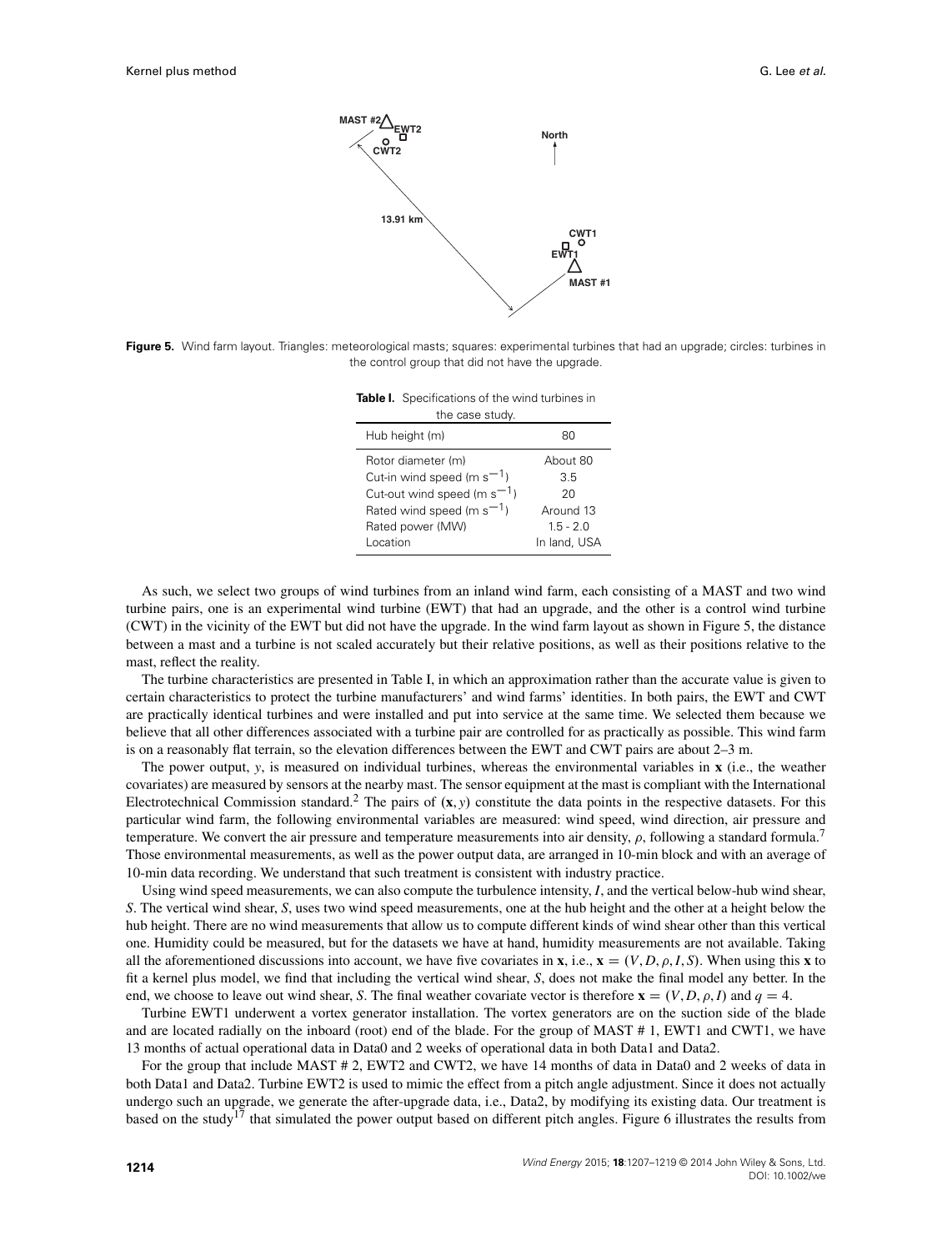

<span id="page-8-0"></span>Figure 6. Illustration of power output results based on different pitch angles. This is a simplified adaptation from a figure in Wang et al.<sup>17</sup> The original work simulated three attack angles,  $5.5^{\circ}$ ,  $6.0^{\circ}$  and  $6.5^{\circ}$ , under the same designed tip speed ratio of 7 and designed wind speed of 8.0 m  $s^{-1}$ .

<span id="page-8-1"></span>

| <b>Table II.</b> Bandwidth parameters used in the kernel |
|----------------------------------------------------------|
| plus method.                                             |

| Turbine          | $\lambda_{V}$ | $\lambda_{D}$ | $\lambda_{\Omega}$ | λι     |
|------------------|---------------|---------------|--------------------|--------|
| EWT1             | 0.2163        | 3.4057        | 0.0019             | 0.0043 |
| CWT1             | 0.2377        | 3.2234        | 0.0021             | 0.0050 |
| EWT <sub>2</sub> | 0.2907        | 3.6651        | 0.0018             | 0.0054 |
| CWT <sub>2</sub> | 0.2575        | 4.1766        | 0.0014             | 0.0050 |
|                  |               |               |                    |        |

EWT, experimental wind turbine; CWT, control wind turbine.

Wang *et al.*,<sup>17</sup> concerning the rotor power performance corresponding to different pitch angels, where we notice that the pitch angle adjustment increases the power performance primarily for wind speeds above 9 m s<sup>-1</sup>. Accordingly, to mimic the behavior of a turbine that underwent a pitch angle adjustment, we multiply the original power outputs (i.e., *y* values) in Data2 of EWT2 by a factor of 1.05 for those corresponding to wind speeds above 9 m  $s^{-1}$ . We did not make any other changes to the **x** vector nor the *y* value in Data0 and Data1 of EWT2. No changes were made to any datasets associated with CWT2.

#### **4.2. Upgrade detection**

We first apply both the kernel plus method and the binning method to the two groups of turbines and conduct the residual analysis. The use of the kernel plus method follows the logic flow shown in Figure [4.](#page-6-1) When using the binning method, we simply replace the kernel plus method, i.e., the dashed line rectangle in Figure [4,](#page-6-1) with the binning method (the version with air density adjustment). To determine the bandwidth parameters in the kernel plus method, we follow a standard procedure in the statistical literature.<sup>18</sup> Table [II](#page-8-1) presents the bandwidth parameters used for the data associated with the four turbines.

For an upgraded turbine, a method is supposed to produce a large *t*-statistic (in its absolute value), which will further lead to a small *p*-value that signifies the difference between the residuals, whereas for a turbine without upgrade, a small *t* statistic, or equivalently, a large *p*-value is expected. In statistical inferences, the commonly used threshold of a *p*-value to indicate significance is 0.05, which is what we use in this analysis.

Table [III](#page-9-0) presents the outcomes from the residual analysis of both groups of turbines. The table's message is clear: the kernel plus method has significant outcomes consistent with the upgrade action, whereas the binning method does not. Although the binning method has significant outcomes on EWT2, it indicates the change in CWT2 as equally significant.

We believe that the erratic outcome of the binning method is attributable to the still large amount of uncertainty unaccounted for in its residuals, leading to big biases and/or great variability. To intuitively understand the outcomes of the statistical tests, we present in Figure [7](#page-9-1) the residual plots using data from EWT1 when applying the binning and the kernel plus method. The residuals of the binning method follow an obvious pattern (leading to bias) and have a large dispersion, suggesting a poor model fit and large uncertainty, whereas the residuals of the kernel plus method have a considerably smaller dispersion and exhibit a random pattern, indicating an adequate model fit and reduced uncertainty. The residual plots using other turbines' data lead to the same insight and are thus omitted.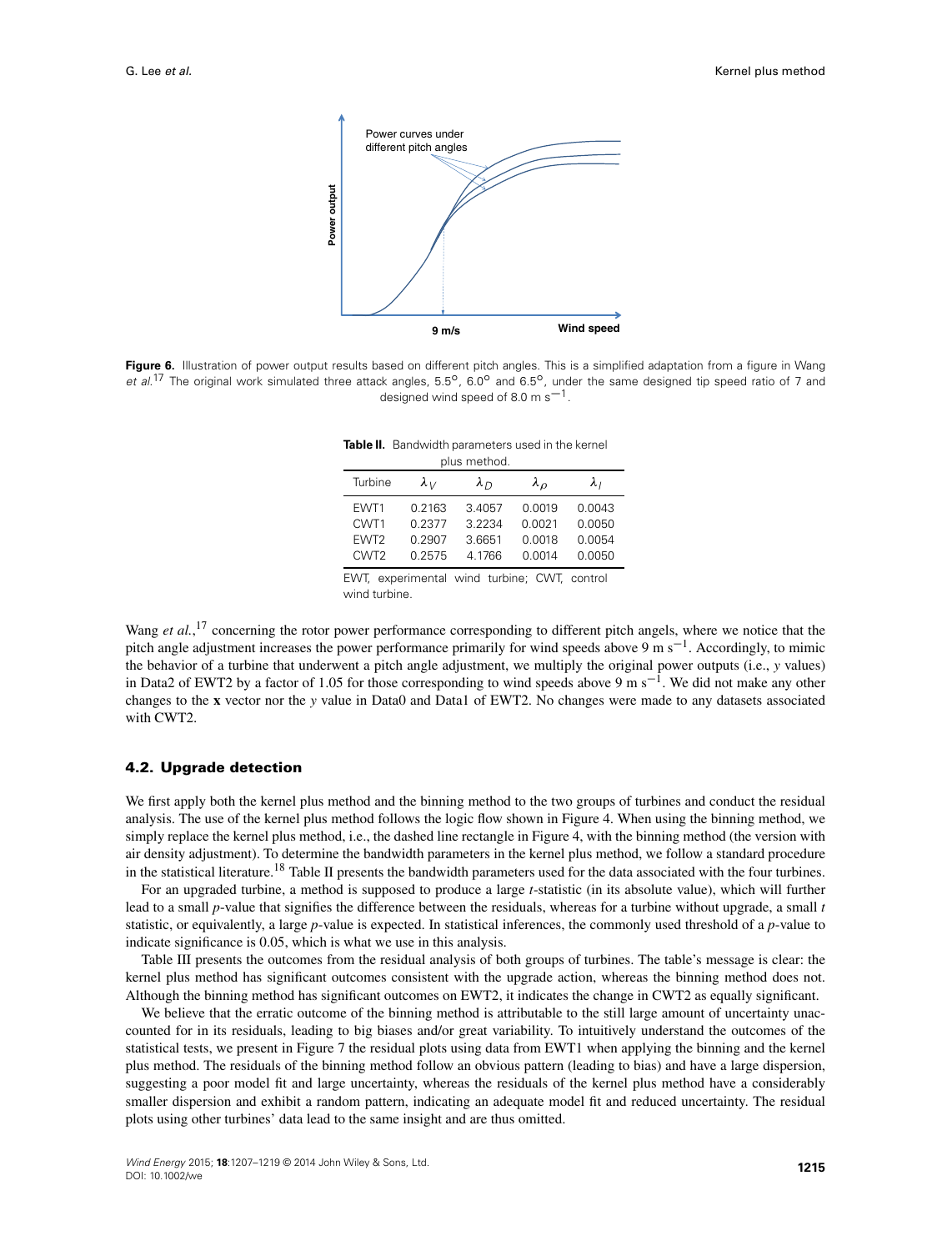|                  |             | <b>Binning</b>        | Kernel plus |         |
|------------------|-------------|-----------------------|-------------|---------|
| Turbine          | t-statistic | p-value               | t-statistic | p-value |
| EWT1             | $-0.46$     | 0.65                  | 224         | 0.025   |
| CWT <sub>1</sub> | $-2.54$     | 0.01                  | $-0.14$     | 0.89    |
| EWT <sub>2</sub> | 5.09        | $3.89 \times 10^{-7}$ | 3.18        | 0.002   |
| CWT <sub>2</sub> | 4.51        | $6.84 \times 10^{-6}$ | $-171$      | 0.09    |

<span id="page-9-0"></span>**Table III.** Comparing the kernel plus and binning methods on their ability to detect a turbine upgrade.

EWT, experimental wind turbine; CWT, control wind turbine.



<span id="page-9-1"></span>Figure 7. Residual plots after the binning method (left panel) or the kernel plus method (right panel) is applied. The vertical dashed line indicates the rated wind speed.

<span id="page-9-2"></span>

|  |  |  | <b>Table IV.</b> Comparing the kernel plus and binning methods |  |
|--|--|--|----------------------------------------------------------------|--|
|  |  |  | on their ability to quantify a turbine's upgrade.              |  |

| Turbine                                              | DIFF from binning |                                                                          | DIFF from kernel plus |                                                                             |  |  |
|------------------------------------------------------|-------------------|--------------------------------------------------------------------------|-----------------------|-----------------------------------------------------------------------------|--|--|
| EWT1<br>CWT1<br>EWT <sub>2</sub><br>CWT <sub>2</sub> |                   | $-0.43\%$ (0.55%)<br>$-2.92\%$ (1.20%)<br>5.98% (0.70%)<br>3.92% (0.98%) |                       | 1.68% (0.73%)<br>$-0.13\%$ $(0.82\%)$<br>2.79% (0.59%)<br>$-1.45\%$ (0.75%) |  |  |

EWT, experimental wind turbine; CWT, control wind turbine.

### **4.3. Upgrade quantification**

We compute the DIFF metric as defined in Section [3.3.](#page-5-1) Once again, both the binning method and the kernel plus method are used. The original dataset is bootstrapped 10 times, producing 10 replications of the quantification analysis. Both the average improvement and its SD (the quantity in parenthesis), reported as percentages, are presented in Table [IV.](#page-9-2)

The outcomes from the kernel plus method are consistent with the upgrade action. When there are both a vortex generator installation and a pitch control adjustment, EWT1 and EWT2 can produce, respectively, 1.68% and 2.79% more wind energy after the upgrade than before the upgrade under the same weather profile. For EWT1, the range of the percentage improvement recorded among the 10 replication is  $[0.82\%, 3.15\%]$ . For EWT2, the range is  $[1.88\%, 3.88\%]$ . The 95% confidence interval (CI) of the improvement can be roughly estimated by using the average  $\pm 2\times$  SD. It is obvious that when using the kernel plus method, the 95% CI of the improvements in EWT1 and EWT2 are both greater than zero, whereas those of CWT1 and CWT2 both contain zero, consistent with the detection action.

For the case of pitch angle adjustment, since we synthesize the after-upgrade data, we can calculate the actual power increment rate in the data. Recall that we multiplied the original power outputs by a factor of 1.05 but only for the power output corresponding to wind speed of 9 m s<sup>-1</sup> or above. If we compute the power output difference before and after the adjustment for the entire wind spectrum from the cut-in to the cut-out wind speeds, the power increment rate is 2.80%, which is rather close to the average estimated by the kernel plus method  $(2.79\%)$ .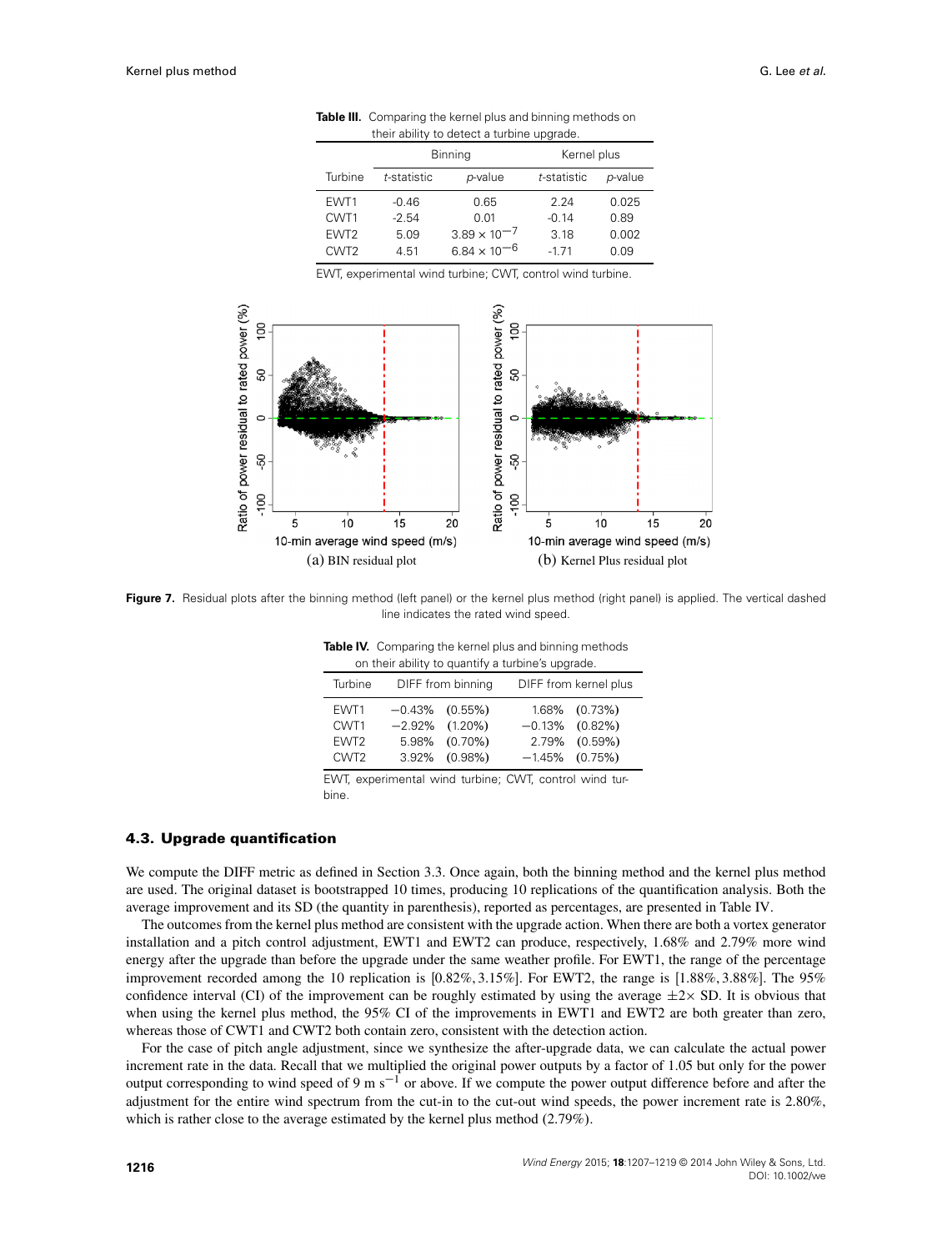On the other hand, the binning method does not appear to be effective in quantifying the benefit of the upgrade. For the first group, the binning method indicates that EWT1 and CWT1 perform, on average, worse after the upgrade than before the upgrade. When considering its 95% CI, EWT1 does not produce a statistically significant improvement, because its 95% CI contains zero. For the second group, the binning method appears to indicate that EWT2 and CWT2 performs much better after the upgrade. However, the percentage of improvement associated with EWT2 is more than two times larger than the actual power production increase, leaving the credibility of the binning-based quantification in doubt.

## **4.4. Power curves**

When we use the kernel plus method, what we fit is no longer a one-dimensional power curve; it is a multi-dimensional power response surface that is difficult to visualize. Practitioners in the wind industry, however, believe that



<span id="page-10-0"></span>**Figure 8.** Power curves conditioned on air density and turbulence intensity and averaged across wind directions. The power outputs are normalized by the turbine's rated power. BIN\_BF: binning method before upgrade; BIN\_AF: binning method after upgrade; KP\_BF: kernel plus method before upgrade; KP\_AF: kernel plus method after upgrade.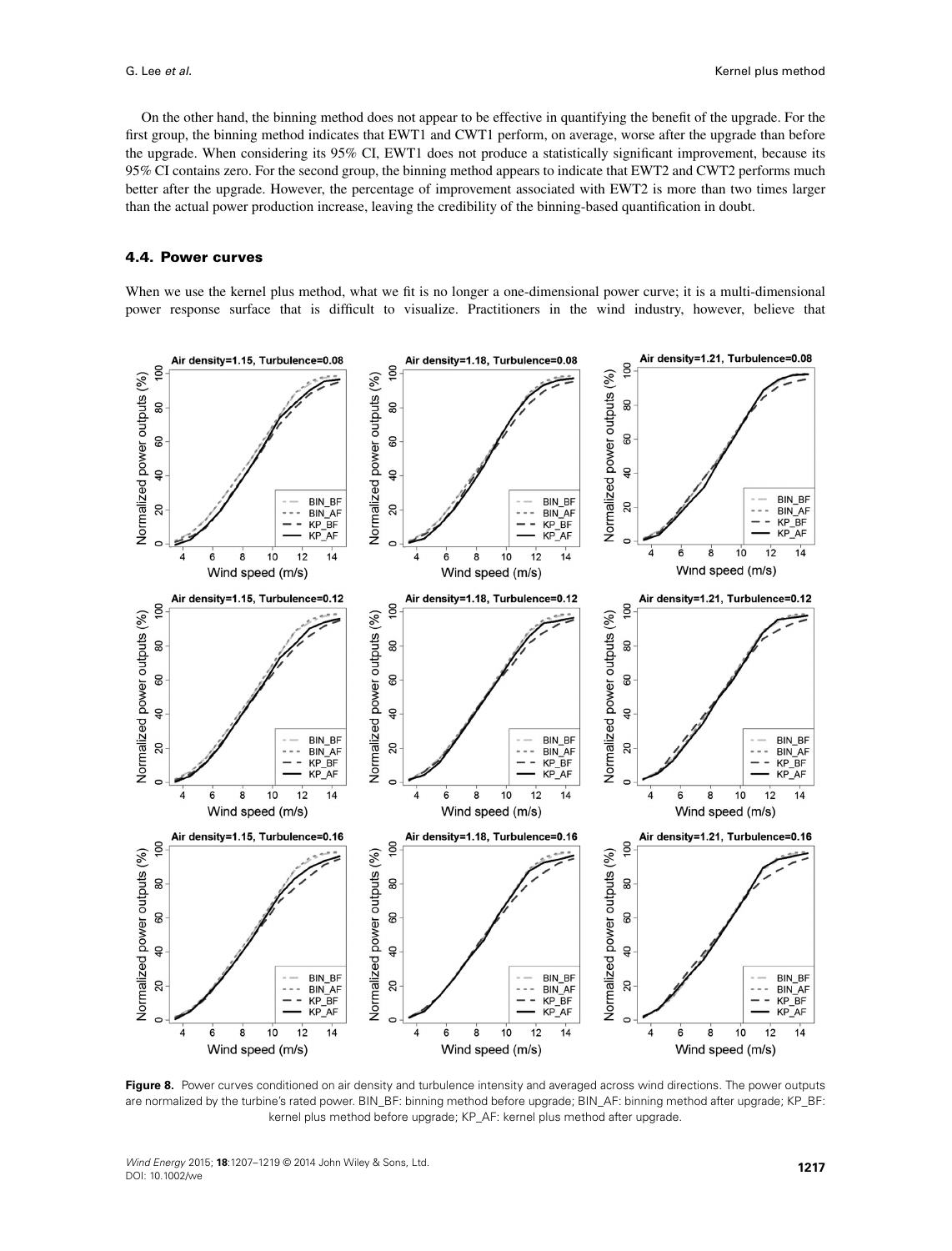one-dimensional power curves often provide useful insights on where the improvement comes from. In order to produce a one-dimensional power curve using the kernel plus method, covariates other than the wind speed need to be either conditioned on a constant value or averaged among all the possible values. Our current power curve model incorporates four weather covariates  $(V, D, \rho,$  and *I*). We choose to produce a series of power curves under different combinations of  $\rho$  and *I* but averaged over all possible values of wind directions. We choose three settings for both  $\rho$  and *I*, such as  $\rho = (1.15, 1.18, 1.21)$  and  $I = (0.08, 0.12, 0.16)$ ; altogether, there are nine combinations. We use the data from EWT1 to produce the power curves. The same can be done for other turbines, but to save space, we present only the results for EWT1.

In Figure [8,](#page-10-0) we include the power curves produced by both the kernel plus method and the binning method. In using the kernel plus method, there are observable differences between the power curves before and after the upgrade in several subplots. The difference is usually the most pronounced around the rated wind speed. By comparison, the binning method produces power curves with no visually detectable difference. This result is consistent with the message of the previous two subsections. We want to caution readers that our purpose here is not to advocate a specific type of turbine upgrade or retrofit option but to advocate a new method for turbine performance assessment. When the binning method indicates that there is no difference in a turbine's power output before and after installing vortex generators, a question remains: is there really no benefit to have a vortex generator for this particular turbine, or is it possible that the method used, namely, the binning method, is incapable of detecting small to moderate changes due to the method's inherent limitations? We believe that our case study demonstrates that the latter possibility is plausible, and as an alternative, the kernel plus method is a better tool for practitioners to use in assessing turbine performance.

# <span id="page-11-0"></span>**5. CONCLUDING REMARKS**

We reported a kernel plus method in this paper, extending the conventional kernel method in two ways: (i) our method uses an additive–multiplicative hybrid model structure that allows the resulting method to capture important nonlinear interactions when modeling a power response and to remain scalable at the same time, and (ii) it includes a self-calibration component to alleviate the bias associated with kernel estimators. This kernel plus method serves as a useful tool for producing power curves in which the influence of environmental factors can be controlled for, such that the energy production efficiency of a turbine can be better quantified. By using the kernel plus method to quantify an upgrade taken by a turbine and comparing the outcomes with those using the binning method, we found that the kernel plus method is consistent with the action of upgrading, whereas the findings from the binning method appear random, due to the large, uncontrolled uncertainty associated with the method. We do acknowledge that in the field of the wind energy, a big uncertainty is the quality of wind speed measurement itself; our reported method does not mitigate this uncertainty.

On the methodology front, the kernel plus method is admittedly a data-driven method, which by itself does not produce new physics. But we believe that our method is a good facilitator and a capable tool in helping explore new physical discoveries about wind turbine performance. To understand how multiple physical factors may have impacts on turbine performance, a multivariate method must be in place to connect the measured physical factors with the power output. We hereby present the kernel plus method as a possible solution for this broader objective. On the application side, we use the kernel plus method to quantify a turbine's upgrade. We believe that the same method is equally applicable to the detection and quantification of turbine degradation. Another area of application is in wind power prediction. Since the kernel plus method produces an improved power curve, it could help to produce more accurate power predictions, given a set of measured weather covariates beyond the wind speed.

Finally, one referee pointed out a different school of thought on conducting turbine performance assessment. As published by Albers and Antoniou et al.,<sup>19,20</sup> the difference in power between two side-by-side turbines is measured in a timeline including data before and after the upgrade. The correlation of the wind power generated by the side-by-side turbines may remove the uncertainty of environmental measurements, leaving only the effect resulting from the turbine upgrade. It would be interesting and valuable to conduct a carefully devised comparison study to determine which method is more effective and robust in practice.

## **ACKNOWLEDGEMENTS**

Lee and Ding were partially supported by grants from NSF (CMMI-0926803 and CMMI-1300236) and King Abdullah University of Science and Technology (KUS-CI-016-04). Xie was partially supported by a grant from NSF (ECCS 1150944).